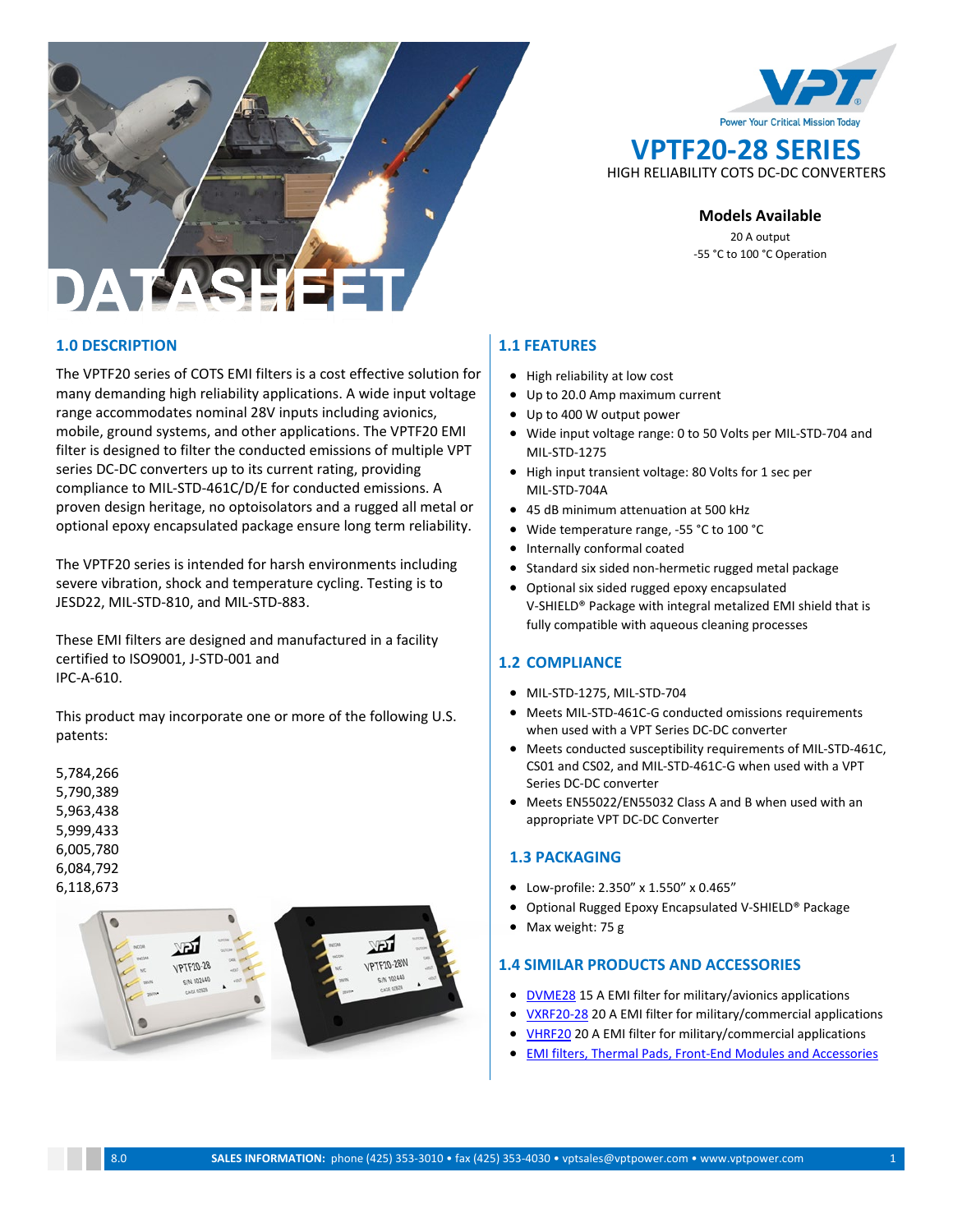

## **2.0 DESCRIPTION**

## **2.1 BLOCK DIAGRAM**



## **2.2 CONNECTION DIAGRAM**



1. 0.47µF / 500V minimum required for EN55022 and EN55032 only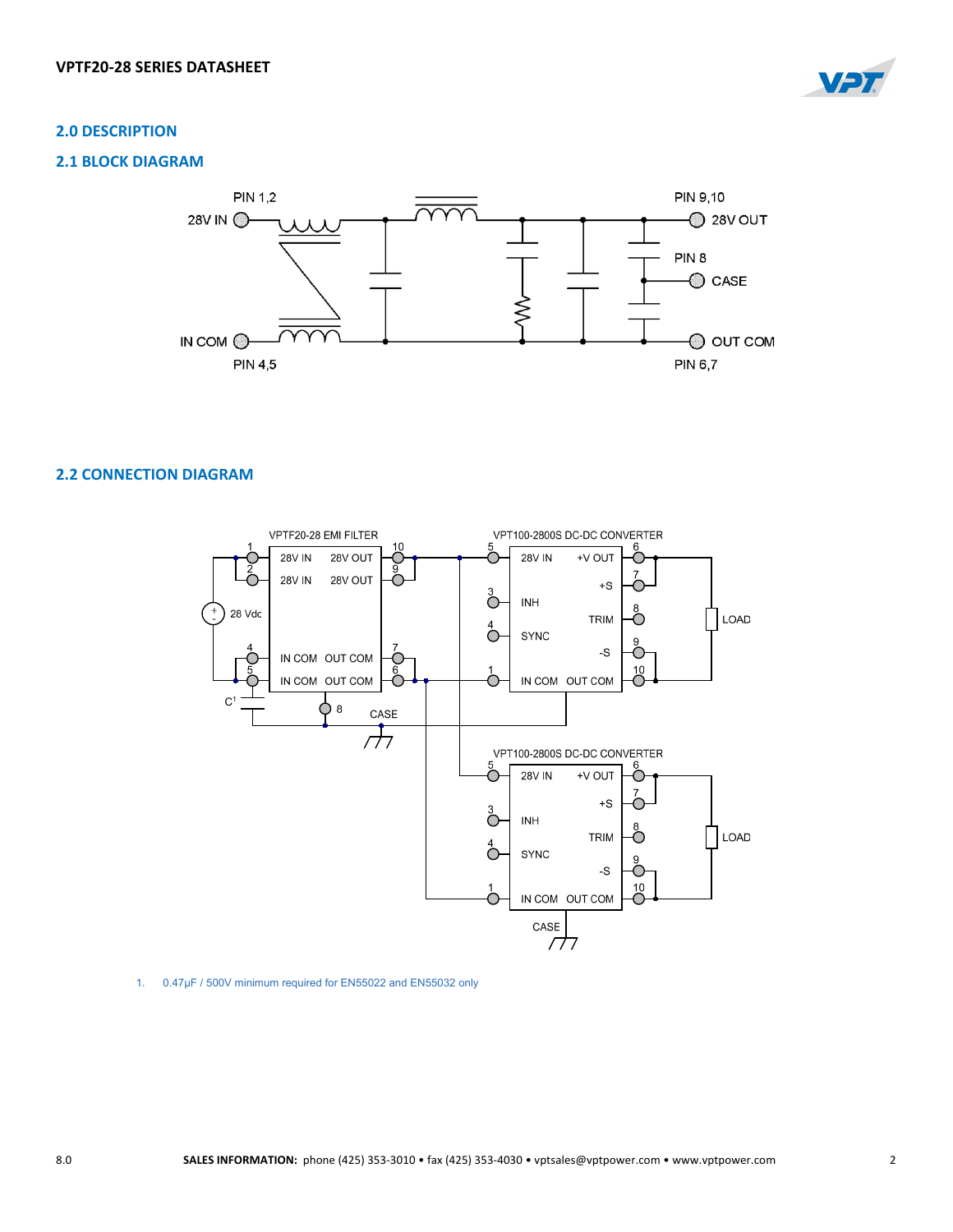

## **3.0 SPECIFICATIONS**

### **3.1 ABSOLUTE MAXIMUM RATINGS**

| Γ Absolute Maximum Ratings .        |                 |                                      |                              |
|-------------------------------------|-----------------|--------------------------------------|------------------------------|
| Input Voltage (Continuous)          | 50 <sup>1</sup> | Storage Temperature                  | -55 °C to 125 ° <sup>C</sup> |
| Input Voltage (Transient, 1 second) | 80'             | Lead Solder Temperature (10 seconds) | 300 °C                       |

## **3.2 PERFORMANCE SPECIFICATIONS**

Tcase = -55 °C to 100 °C, Vin = +28 V  $\pm$  5%, Full Load, Unless Otherwise Specified

|                                |                               | <b>VPTF20-28</b>                            |                          |        |              |
|--------------------------------|-------------------------------|---------------------------------------------|--------------------------|--------|--------------|
| <b>Parameter</b>               | <b>Conditions</b>             | Min                                         | Typ                      | Max    | <b>Units</b> |
| <b>INPUT</b>                   |                               |                                             |                          |        |              |
| Voltage                        | Continuous                    | 0                                           | 28                       | 50     | v            |
|                                | Transient, 1 sec <sup>2</sup> | ٠                                           | $\overline{\phantom{0}}$ | 80     |              |
| <b>OUTPUT STATIC</b>           |                               |                                             |                          |        |              |
| Voltage                        |                               | $V_{OUT} = V_{IN} - (I_{IN} \times R_{DC})$ |                          | $\vee$ |              |
| Current <sup>1</sup>           |                               | $\Omega$                                    |                          | 20     | A            |
| Power <sup>1</sup>             |                               | 0                                           |                          | 400    | W            |
| <b>GENERAL</b>                 |                               |                                             |                          |        |              |
| DC Resistance                  |                               | ٠                                           | 25                       | 50     | $m\Omega$    |
| Power Dissipation <sup>2</sup> |                               | $\overline{\phantom{a}}$                    |                          | 20     | W            |
| Noise Rejection                | $f = 500$ kHz                 | 45                                          |                          |        | dB           |
| Capacitance                    | Any Pin to Case               | 70                                          |                          | 130    | nF           |
| Isolation                      | Any Pin to Case, 500 VDC      | 100                                         |                          |        | MΩ           |
| Weight                         |                               | ٠                                           |                          | 75     | q            |
| MTBF (MIL-HDBK-217F)           | GM @ TC = $55\overline{°C}$   | ۰                                           | 739                      |        | kHr          |

1. Derate linearly to 0 at 110 °C.

2. Verified by initial electrical design verification. Post design verification, parameter shall be guaranteed to the limits specified.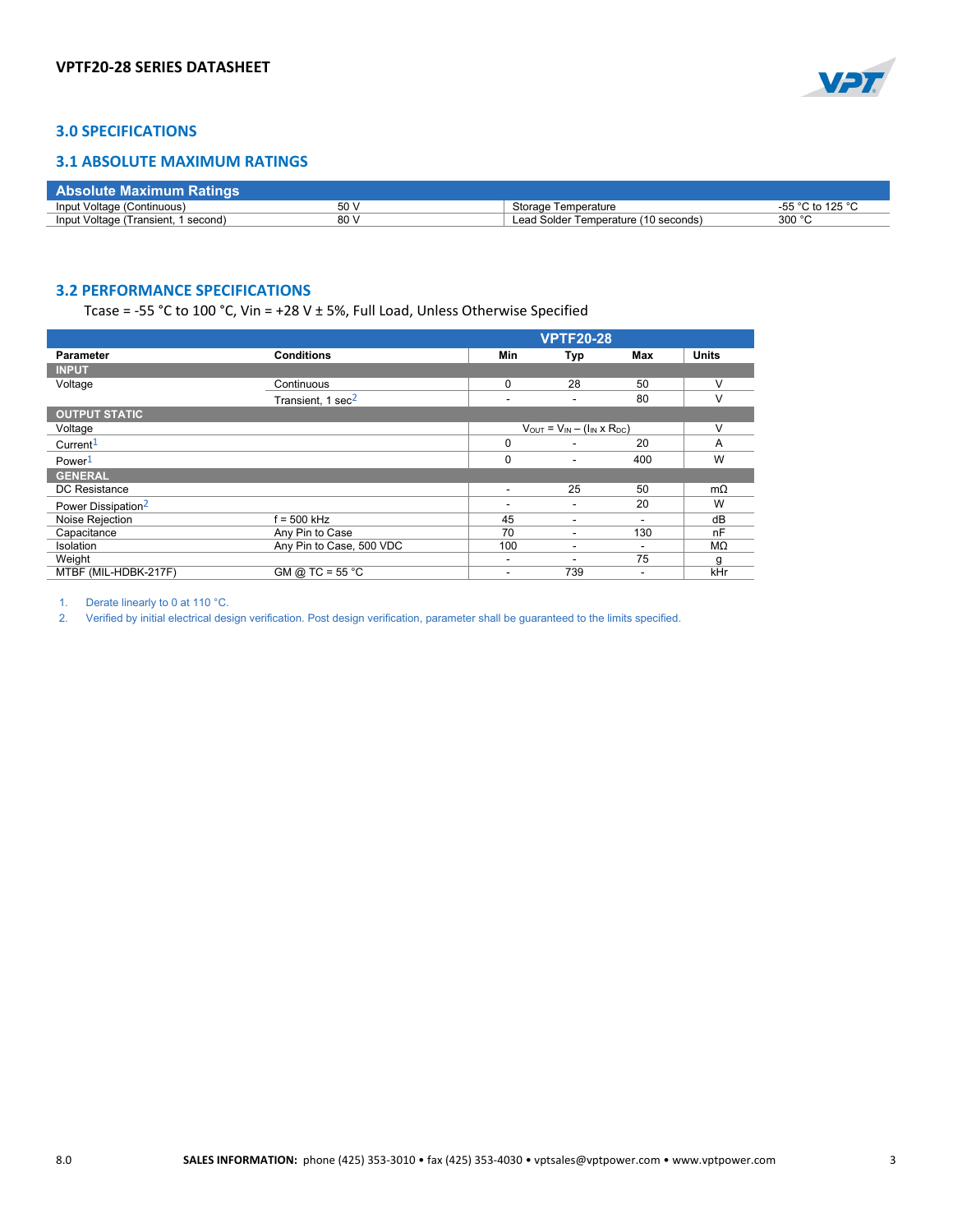

### **4.0 PERFORMANCE CURVES**

Tcase = 25 °C, Vin = +28 V ± 5%, Full Load, Unless Otherwise Specified

### **4.1.1 One VPT100-2800S without VPTF20-28 EMI Filter 4.1.2 One VPT100-2800S with VPTF20-28 EMI Filter**











1. Minimum 0.47 uF 500 V capacitor required as shown in Section 2.2<br>2. Tcase = 25 °C, Vin = +24 V ± 5%, Full Load

- 2. Tcase = 25 °C, Vin =  $+24$  V  $\pm$  5%, Full Load<br>3. Limit lines shown are average limit
- Limit lines shown are average limit



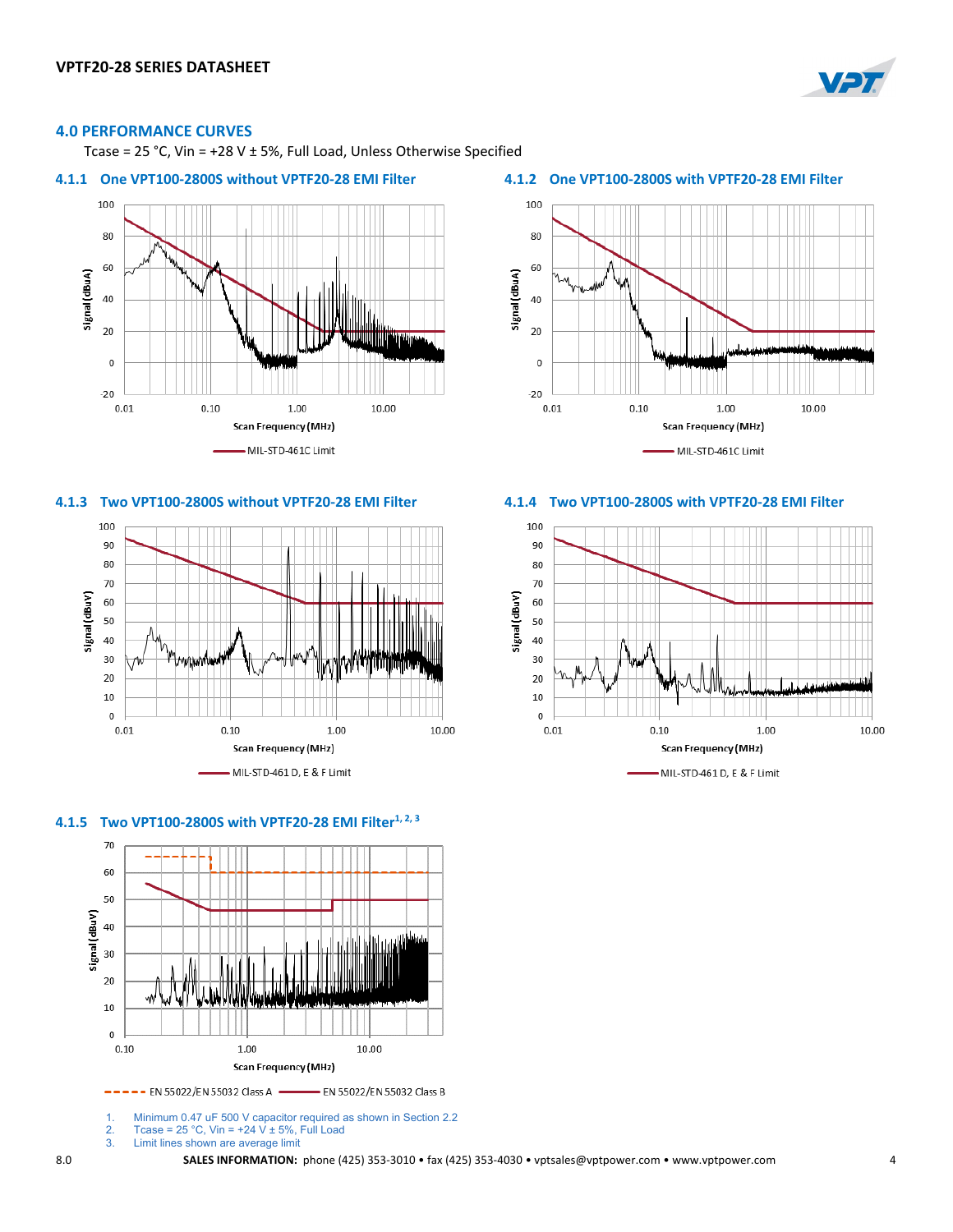

## **5.0 MECHANICAL OUTLINES AND PINOUT**

### **Standard Metal Package:**



- 1. Case temperature is measured on the center of the baseplate surface
- 2. Materials: Baseplate (Aluminum, conductive conversion coating); Cover (Brass, Nickel Plated); Pins (Copper, gold over nickel plating)
- 3. Mounting holes are not threaded. Recommended fastener is 4-40
- 4. This Package is not hermetic. VPT offers a wide range of hermetic products. Please contact VPT for details if hermetic products are required

|               | <b>Pin</b> Function |    | <b>Pin</b> Function |
|---------------|---------------------|----|---------------------|
| 1             | <b>VIN</b>          | 6  | <b>OUTCOM</b>       |
| $\mathcal{P}$ | <b>VIN</b>          | 7  | OUTCOM              |
| 3             | N/C                 | 8  | CASE                |
| 4             | <b>INCOM</b>        | 9  | <b>VOUT</b>         |
| 5             | <b>INCOM</b>        | 10 | <b>VOUT</b>         |

.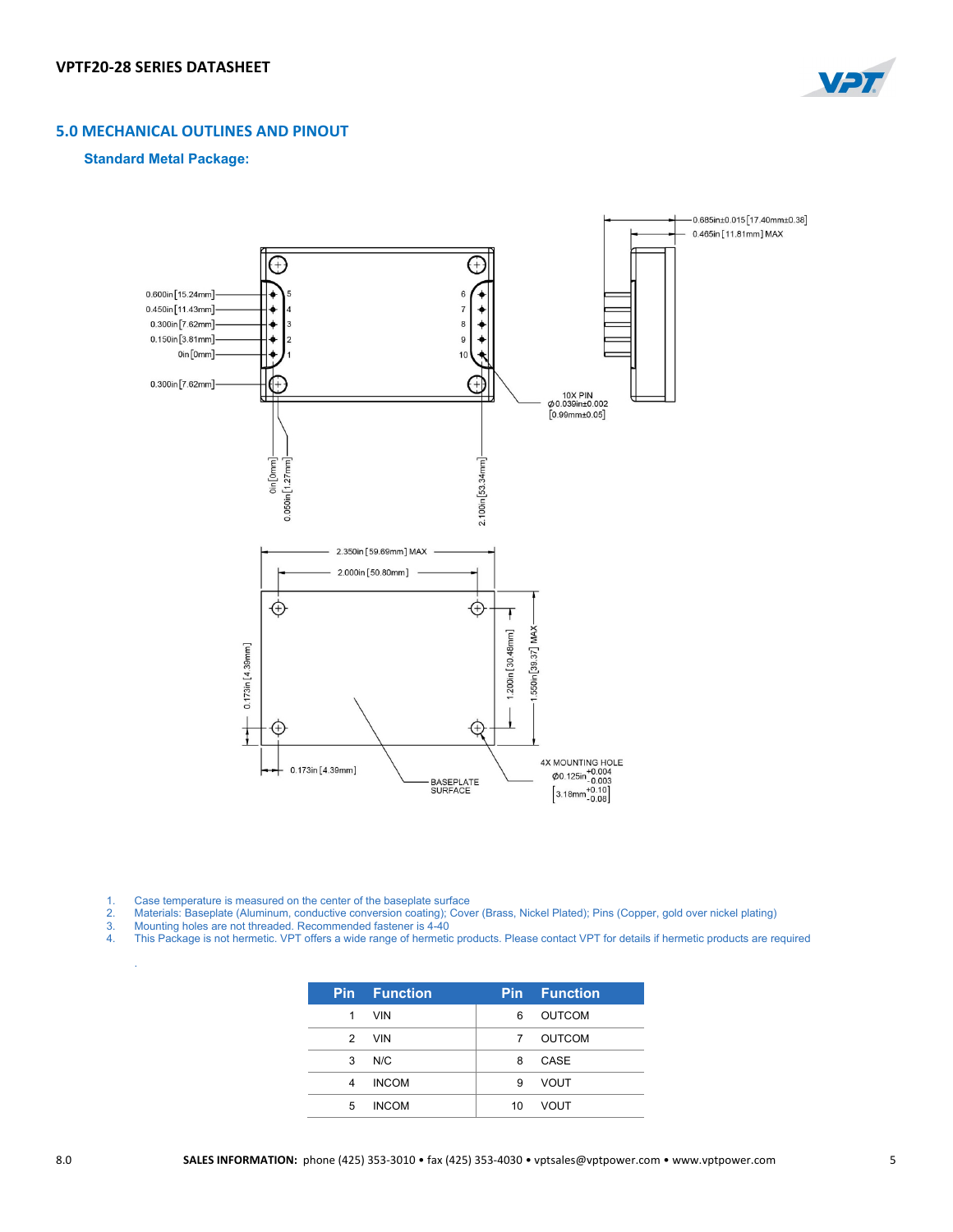

# **5.0 MECHANICAL OUTLINES AND PINOUT (CONTINUED)**

### **Optional Epoxy Encapsulated Package:**



- 
- 1. Case temperature is measured on the center of the baseplate surface<br>
2. Materials: Body (Epoxy with integral metalized EMI shield); Pins (Copp<br>
3. Mounting holes are not threaded. Recommended fastener is 4-40 2. Materials: Body (Epoxy with integral metalized EMI shield); Pins (Copper, gold over nickel plating)
- 3. Mounting holes are not threaded. Recommended fastener is 4-40
- 4. This package is highly resistant to chemical, solvent and salt environments and is fully compatible with high volume manufacturing processes including wave solder, cleaning solvents, high pressure sprays and aqueous wash processes.

|               | <b>Pin</b> Function |    | <b>Pin</b> Function |
|---------------|---------------------|----|---------------------|
| 1             | <b>VIN</b>          | 6  | <b>OUTCOM</b>       |
| $\mathcal{P}$ | <b>VIN</b>          | 7  | <b>OUTCOM</b>       |
| 3             | N/C                 | 8  | CASE                |
| 4             | <b>INCOM</b>        | 9  | <b>VOUT</b>         |
| 5             | <b>INCOM</b>        | 10 | <b>VOUT</b>         |
|               |                     |    |                     |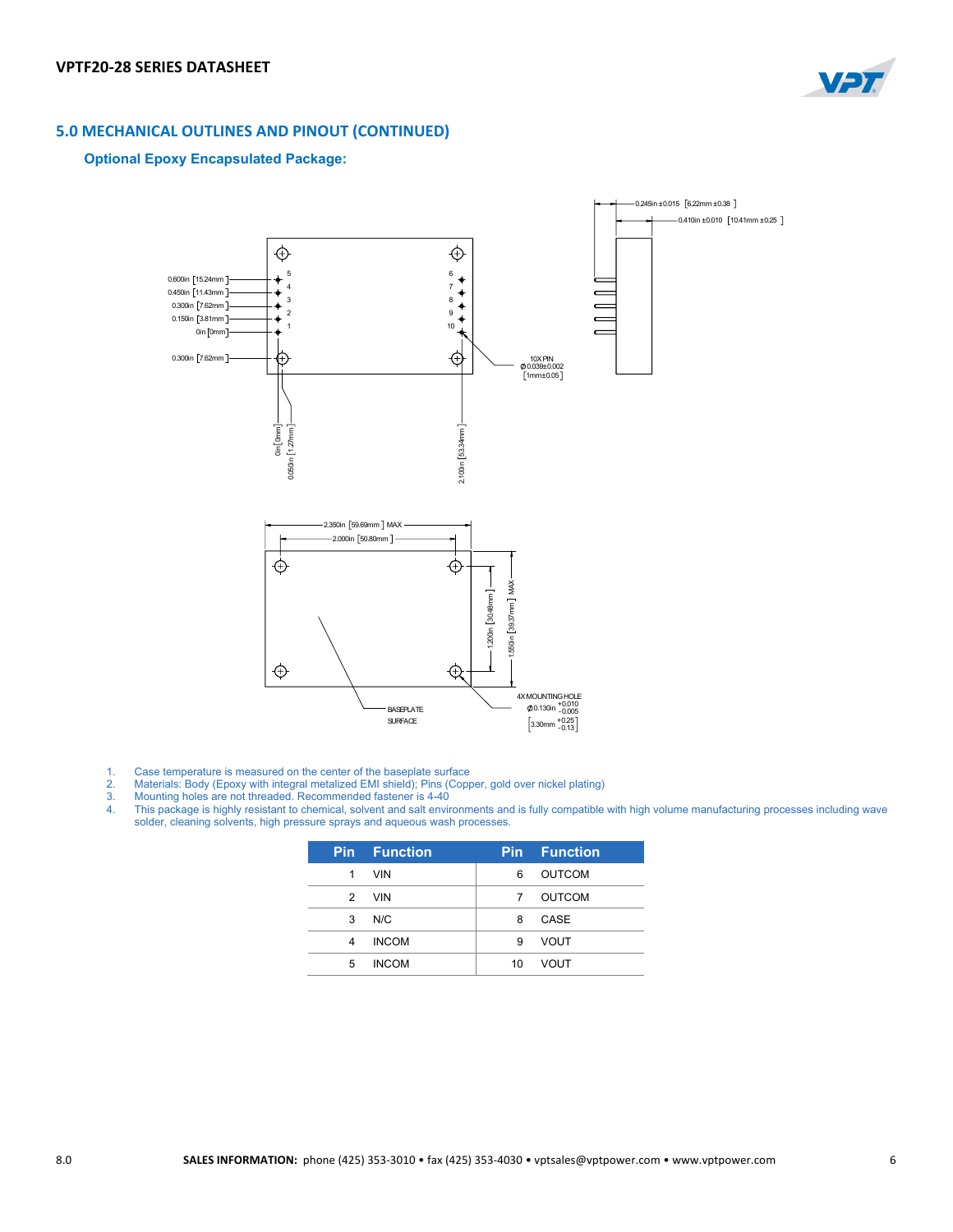

### **6.0 PACKAGE PIN DESCRIPTION**

| Pin | <b>Function</b> | <b>Description</b>                 |
|-----|-----------------|------------------------------------|
|     | 28VIN           | Positive Input Voltage Connection  |
| 2   | 28VIN           | Positive Input Voltage Connection  |
| 3   | N/C             | No Connection                      |
| 4   | <b>INCOM</b>    | Input Return Connection            |
| 5   | <b>INCOM</b>    | Input Return Connection            |
| 6   | <b>OUTCOM</b>   | <b>Output Return Connection</b>    |
|     | <b>OUTCOM</b>   | <b>Output Return Connection</b>    |
| 8   | CASE            | <b>Case Connection</b>             |
| 9   | 28VOUT          | Positive Output Voltage Connection |
| 10  | 28VOUT          | Positive Output Voltage Connection |

# **7.0 ENVIRONMENTAL SCREENING**

| <b>Screening</b>        | <b>Condition</b>                                                                      |
|-------------------------|---------------------------------------------------------------------------------------|
| Internal Visual         | IPC-A-610, Class 3                                                                    |
| Temperature Cycling     | MIL-STD-883, Method 1010, Condition B, -55 $\degree$ C to +125 $\degree$ C, 10 Cycles |
| Burn-In                 | 96 hours at $+100^{\circ}$ C                                                          |
| <b>Final Flectrical</b> | 100% at 25 °C.                                                                        |
| <b>External Visual</b>  | Internal Procedure                                                                    |

## **8.0 ORDERING INFORMATION**

| VPTF20                | 28             | W                    |                       |
|-----------------------|----------------|----------------------|-----------------------|
| 1                     | $\overline{2}$ | 3                    |                       |
|                       |                | (2)                  | (3)                   |
| (1)<br><b>Product</b> |                | <b>Nominal Input</b> | <b>Output Voltage</b> |
| <b>Series</b>         |                | <b>Voltage</b>       |                       |
|                       |                |                      |                       |

Please contact your sales representative or the VPT Inc. Sales Department for more information concerning additional environmental screening and testing, different input voltage, output voltage, power requirements, and source inspection.